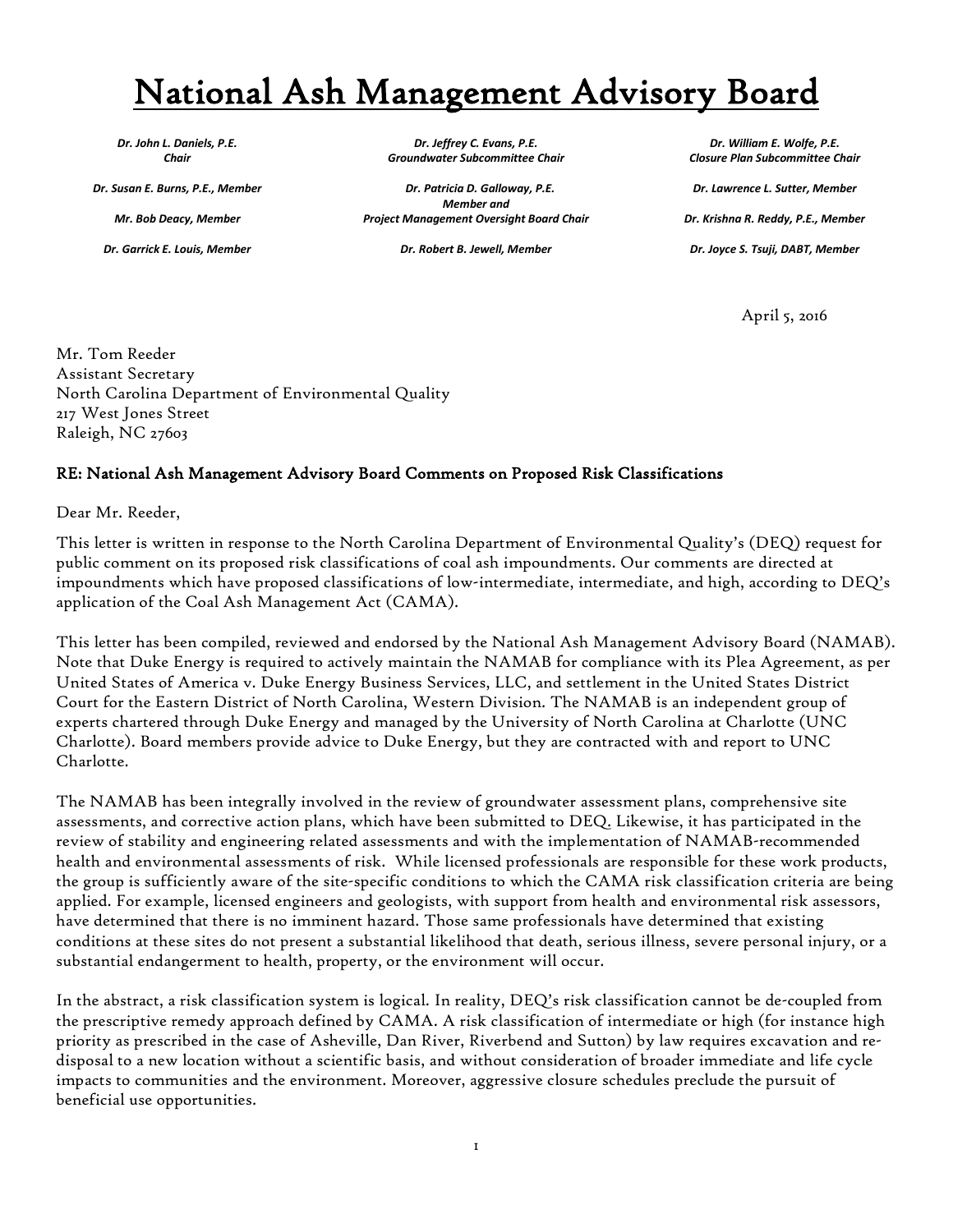Excavation of coal ash is one method of addressing site's groundwater or stability concerns. However, based on holistic and life cycle considerations, it may not be a safe, effective and sustainable alternative. Other alternatives either individually or in combinations, such as capping, monitored natural attenuation, slurry cutoff walls, in-place stabilization/fixation, pumping wells, permeable reactive barriers and volume reduction of impounded ash through escalation of beneficial use, should be considered and compared on an impoundment by impoundment basis to develop an effective, safe and sustainable remedial strategy. The efficacy of these alternative methods increases with the amount of ash in any given location, i.e., the larger the impoundment, the smarter we need to be. The environmental and geotechnical remediation business is very mature and has evolved beyond a "dig and haul" mentality as the best and most environmentally protective solution.

The additional risk imposed by excavating and transporting ash from one location to another can exceed the potential risk posed by leaving the ash in place. Risk drivers include the statistical certainty of traffic fatalities and injuries, as tabulated by the National Highway Traffic Safety Administration. Likewise, excavation results in ecological disturbance, ongoing site releases from ash disturbance for years and broader environmental impacts from resource use and emissions, as noted by the U.S. Environmental Protection Agency (EPA). These risks and impacts should be calculated and considered before embarking on the mass movement of tens of millions of tons of material.

Licensed engineers and scientists have the education and experience needed to select and design the means, methods and timeline for closure activities. It may be appropriate for legislation to define the initiation of closure activities, but it should not stipulate a prescriptive approach with specific completion dates. The latter depends on site-specific details that are encountered as data are collected and professionally evaluated. This logic is understood by the environmental professionals as well as the EPA in reference to its approach to evaluating corrective action:

*"EPA understands that there are a variety of activities that may be necessary in order to select the appropriate remedy (e.g., discussions with affected citizens, state and local governments; conducting on-site studies or pilot projects); and, once selected, to implement the remedy (e.g., securing on-site utilities if needed, obtaining any necessary permits, etc.). That is why EPA does not find it appropriate to set specific timeframes for selecting the remedy or to begin implementing the selected remedy."*

This logic was incorporated into CAMA, given the provision for the Coal Ash Management Commission (CAMC). The CAMC existed to perform several tasks, one of which was to *"Review and make recommendations on statutes and rules related to the management of coal ash"*. That provision was intended to allow for a statutory response to evolving data and analysis as has accumulated to date.

Unless the CAMA language for intermediate and high risk (and for that matter, for high priority sites) is changed, the appropriate risk classification for virtually all impoundments is "Low". This is because a risk classification of "Low" allows for all options to be considered, including full excavation, supported by the science and engineering and protective of human health and the environment. This will allow DEQ to review and approve a rational closure option that is protective of the public and environment, based on site-specific conditions.

We would be pleased to meet with you or other DEQ staff at any time. Our board is composed of highly credentialed and published experts with many years of experience on the relevant subjects from here and abroad. And we are independent.

Respectfully,

Om 2 Saintes

Dr. John L. Daniels, P.E., Chair *(Professor and Chair of Civil and Environmental Engineering, UNC Charlotte)*